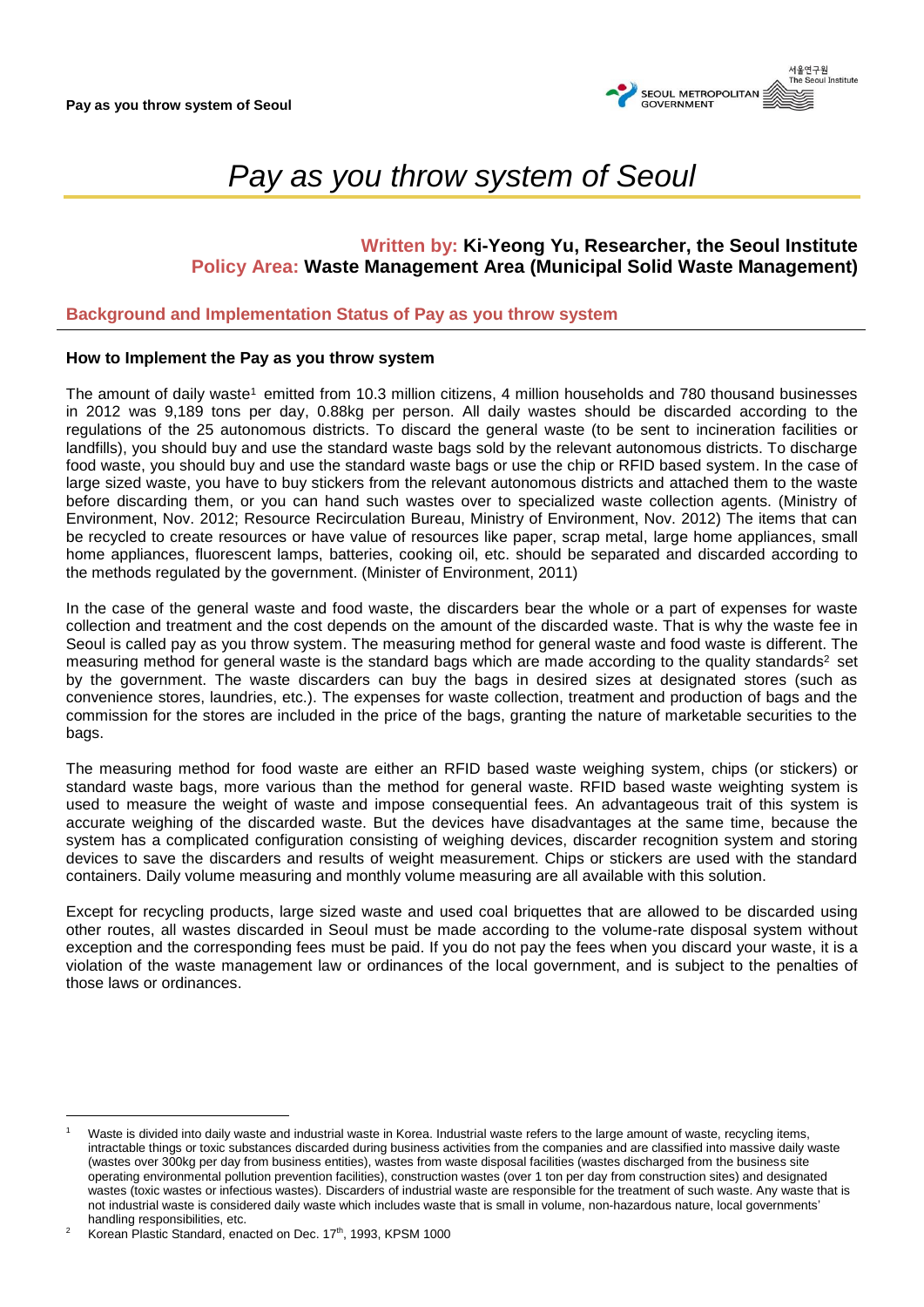

| <b>Classification</b>         | <b>General Waste</b>                                                                                                  | <b>Food Waste</b>                                                                                                                                             |
|-------------------------------|-----------------------------------------------------------------------------------------------------------------------|---------------------------------------------------------------------------------------------------------------------------------------------------------------|
| <b>Measuring Methods</b>      | • Standard Bags                                                                                                       | • RFID based Weighing System<br>• Chips or Stickers<br>• Standard Bags                                                                                        |
| Kinds of Standard<br>Bags     | • General: 3l, 5l, 10l, 20l, 30l, 50l, 75l, 100l<br>· Reuse: 10ℓ, 20ℓ<br>• Public: 30 $\ell$ , 50 $\ell$ , 100 $\ell$ | • General: 1l, 2l, 3l, 5l, 10l<br>$^{\star}$<br>Over 20 t can be used when large amount of<br>wastes is discharged in holidays, Kimchi-making<br>season, etc. |
| Colors of Standard<br>Bags    | • General and Reuse: White<br>• Public: Blue                                                                          | • General: Yellow                                                                                                                                             |
| Materials of Standard<br>Bags | $\bullet$ PE Bag<br>• Biodegradable Bag                                                                               | $\cdot$ PE Bag<br>• Biodegradable Bag                                                                                                                         |
| Examples                      | <b>Standard Bags for General Waste</b>                                                                                | E<br>oland<br>The Strait<br>비닐했지<br>수거화<br>RFID Based Waste Weighing System                                                                                   |

## **<Table 1> Measuring Methods of Pay as you throw system in Seoul**

# **Background of Introduction of Pay as you throw system**

In the late 1980s and early 1990s, the whole society of Korea was filled with high public esteem and vitality due to the successful hosting of Asian Games in 1986, Seoul Olympic Games in 1988 and continuous economic development. There were lots of products on the market and plastic products were produced in mass volume thanks to the development of production technologies. Lots of products led to increased amounts of waste. Meanwhile, Seoul, the capital city of Korea, could not secure the space for landfills to treat wastes any more while the space of Seoul was being expanded to the outskirts of the city.

As the capacity of Nanji Landfill (operated from 1978 to 1993) was reaching its limit, the central government led a project to establish new waste treatment facilities in the metropolitan area to treat the waste from Seoul, Incheon and Gyeonggi-do (province) in 1989. But it was very difficult to move forward because of the strong opposition from the residents living the areas near the expected sites for facilities. The Seoul Metropolitan Government also planned to build 11 incineration facilities to treat all daily waste from Seoul, but encountered opposition from neighboring citizens and strong voices of the civil societies concerned about excessive facility construction. In 1996, Seoul managed to complete the construction of incineration facilities in Yangcheon (400 tons per day) and Nowon (800 tons per day), and just 4 more facilities (2,850 tons per day) could be built after that. In order to address the issues of waste which had increased in quantity and had deteriorated in quality, the government started to have interest in waste recycling as an alternative mean.

Recycling boxes had appeared in the apartment complexes of Seoul in 1990, and began to be provided to detached house areas the next year. However, the citizens were not familiar with the separate discarding for recyclables. In the case of the detached house areas, half of the collected recyclables was general garbage. On the other hand, the changes in the waste management system costed a lot of money, using landfills a long distance away, constructing incineration facilities, separating the waste into general garbage and recyclables to be collected in different ways, etc. As shown in the data from 1991, the financial expense spent in the waste management was KRW 280 billion and the fee revenue was only KRW 25.4 billion, covering just 9% of the total costs. Most of the expenses for waste treatment were taken by the general account budget, and the part paid by the citizens, the waste generators, was very small. (The Seoul Metropolitan Government, 1992)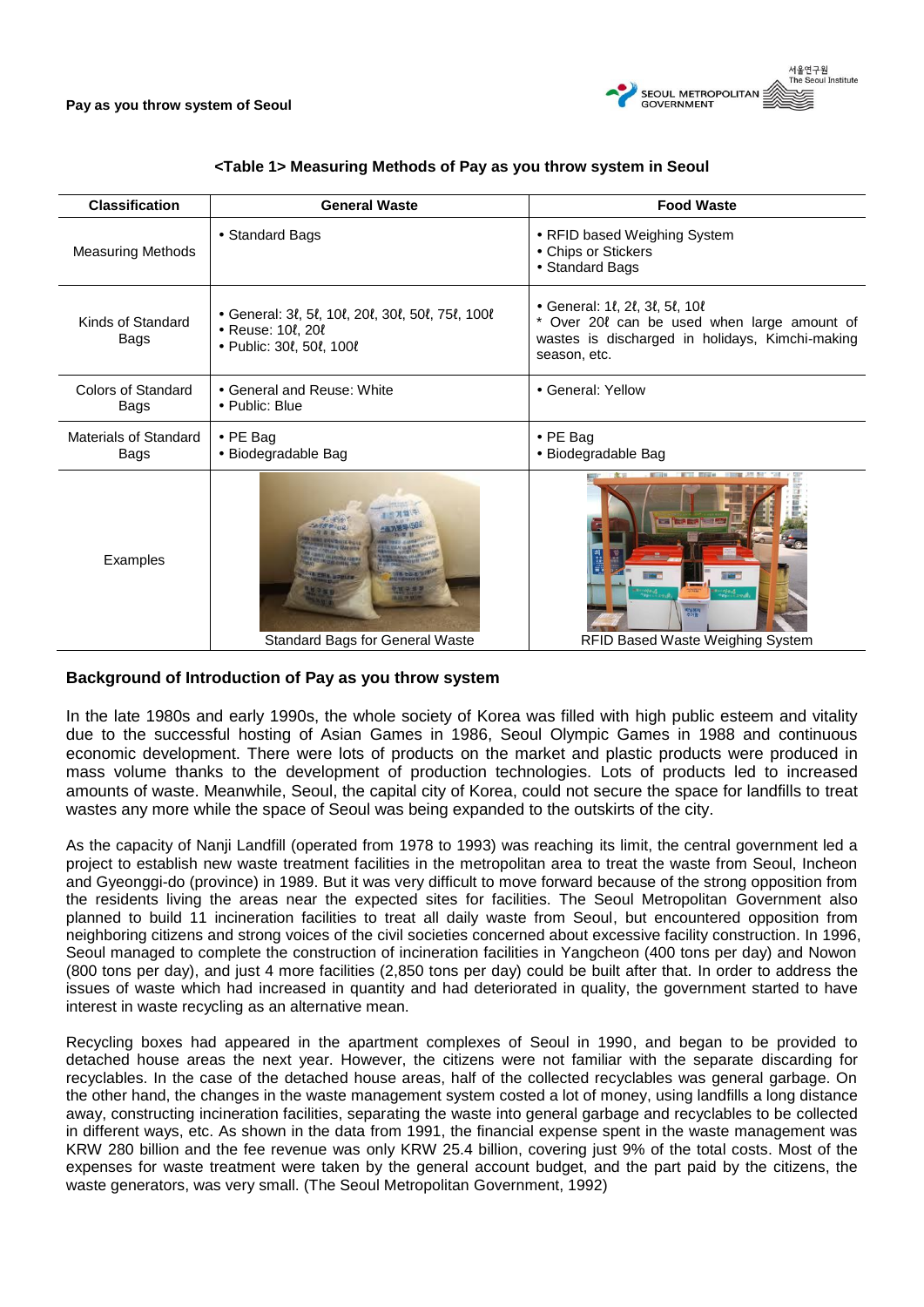

#### **<Figure 1> Main Waste Management Projects before and after the Introduction of Pay as you throw system**



In this situation, the government started seeking methods to reduce the amount of waste fundamentally (waste reduction), to lower the dependence on the incineration facilities or landfills by establishing the separate discarding of recyclables (promotion of recycling), and to charge the citizens who generate waste for the involved costs of the waste management (securing financial resources for waste management), and selected the pay as you throw system as an alternative. Entering the 1980s, the necessity of introducing the pay as you throw system had been raised in a corner of academic circles (Environmental Planning Institute, Graduate School of Environment of the Seoul National University, 1983; Jeong-jeon Lee, 1991). However, the fees for waste disposal in Seoul had been collected in a kind of tax form based on the building areas or property taxes which had nothing to do with the amount of waste produced before the pay as you throw system was introduced in 1995 (Ki-young Yu and Jaecheon Jeong, 1995). The pay as you throw system taken as the waste disposal fee system through establishment of social atmosphere, creation of implementation conditions, pilot projects, etc. has gone through changes and development until it reached its current form.

| <b>Period</b>                                                           | <b>Kinds of Waste</b>                     | <b>Fee Rates</b> | <b>Basis of Charging Fees</b>                             |
|-------------------------------------------------------------------------|-------------------------------------------|------------------|-----------------------------------------------------------|
|                                                                         | General Waste (Small Amount)              | 7                | <b>Total Ground Area of Buildings</b>                     |
| In the $1980s$                                                          | General Waste (Large Amount)              |                  | Weight                                                    |
|                                                                         | <b>Business Site Waste</b>                | 6                | <b>Total Ground Area of Buildings</b>                     |
|                                                                         | Household Waste                           | 9                | Total Ground Area of Buildings<br>/Amount of Property Tax |
| In the Early 1990s                                                      | Business Site Waste (Large Amount)        | 2                | Weight                                                    |
|                                                                         | <b>Business Site Waste (Small Amount)</b> | 6                | <b>Total Ground Area of Buildings</b>                     |
|                                                                         | Household Waste                           | 9                | Total Ground Area of Buildings                            |
|                                                                         | <b>Business Site Waste (Small Amount)</b> | 6                | <b>Total Ground Area of Buildings</b>                     |
| 1994<br>(Just before the<br>Introduction of Pay as<br>you throw system) | Business Site Waste (Normal Amount)       | 1                | Volume                                                    |
|                                                                         | Business Site Waste (Large Amount)        | 2                | Volume                                                    |
|                                                                         | <b>Construction Waste</b>                 |                  | Volume                                                    |
|                                                                         | Home Appliance                            | $\overline{7}$   | Kind, Volume                                              |
|                                                                         | <b>Furniture</b>                          | 7                | Kind, Volume                                              |
| 1995<br>(Enforcement of Pay<br>as you throw system)                     | General Waste/Food                        |                  | Size/Number of Standard Bags                              |
|                                                                         | Large Waste                               |                  | Kind/Size/Number                                          |
|                                                                         | Recyclable Items                          |                  | Free                                                      |

#### **<Table 2> Waste Disposal Fee Systems of Seoul When Introducing the Pay as you throw system**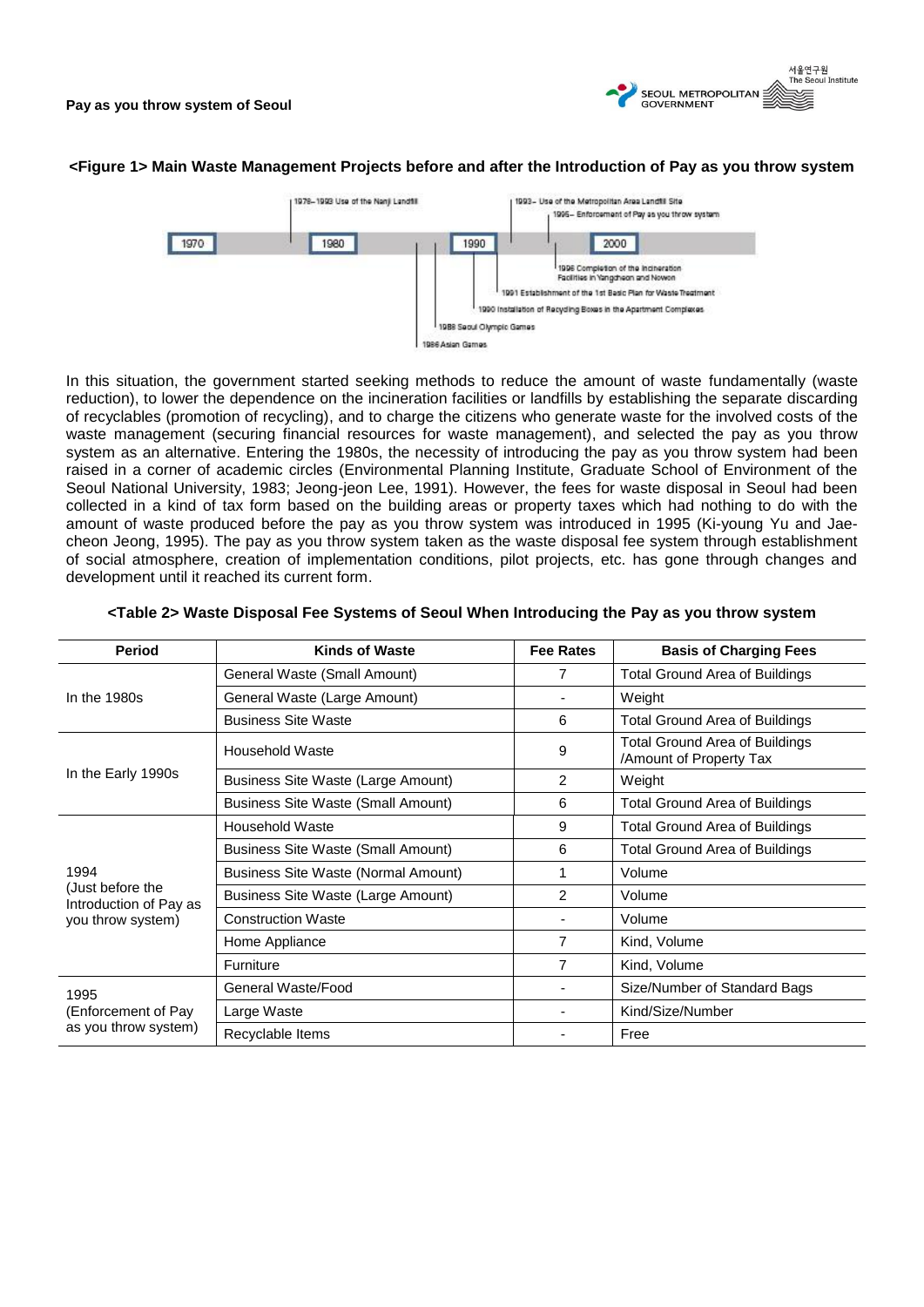

## **Process of Introduction and Settlement of Pay as you throw system**

## **Preparation Stage (1992~1994)**

The pay as you throw system was introduced in 1995, however the preparation started in the early 1990s and the practical arrangement began in 1992 with the government at its center. First, the survey and research to verify the validity of the introduction of pay as you throw system had been conducted by Korea Society of Waste Management from September 1992 to January 1993. The main contents of the survey and research were relevant amendment of legislations, enforcement measures, expected effects, ripple effects, etc. In 1993, the government began the process of opinion collection from all walks of life regarding the introduction of pay as you throw system. Public hearings and meetings with private organizations consisting of relevant experts, cleaning companies, etc. (Feb. ~ Jul. 1993), meetings with the consumer groups, groups of housewives and waste bag manufactures (Jul. 1993), meetings with the managers of the urban and provincial cleaning departments and opinion collection of the waste subcommittees (Jul. ~ Aug. 1993) were held during the process. Inquiry about the opinions of related organizations and institutes on the legal status of standard waste bags was also conducted (Sep. 1993). The result was that the waste bags could be regarded as official documents as long as the positions of mayor or district heads as well as the marks of the city hall or the autonomous district offices were on the bags, and that it would be considered forgery of official documents if anyone forges and sell the bags.

One year before the pay as you throw system was introduced in country-wide, pilot projects were conducted in 33 cities, counties and districts (Apr. ~ Dec. 1994). In Seoul, Jung-gu as a commercial area, Seongbuk-gu as a detached housing area and Songpa-gu as an apartment area participated in the pilot projects (The Seoul Metropolitan Government, 1994). Before that, the central government announced the implementation measures of the pay as you throw system, including the amounts of the waste fees, how to distribute the standard bags, how to treat the expected increase of recyclables, etc. (Nov. 1993). During the pilot projects, the government concentrated on finding the waste discarding status, standard waste bags, degree of citizens' participation, flow of the community opinions, etc. The government assembled a civil assessment team consisting of 7 civic groups including YWCA, YMCA, Green Korea United, the Korean Federation of Environmental Movement, etc. and 165 monitoring agents to provide the ability to assess and report the status of the projects. There were big concerns about negative factors, such as illegal waste dumping, however the positive assessment was dominant due to the 40% reduction of waste amount, 100% increase of recyclables collection, reduced cleaning cost, social expansion of awareness about waste reduction, inspiration of self-confidence of the officials, etc.

Based on the problems that appeared during the implementation of pilot projects, the government made "Guidelines of Pay as you throw system" (Sep. 8<sup>th</sup>, 1994) to enforce the system on a national scale. On November 7<sup>th</sup>, 1994, the government held a meeting with the related urban and provincial officials to conduct an interim evaluation on the project implementation of the local governments. On December  $7<sup>th</sup>$  of the same year, the government issued guidelines of how to fix the problems that were discovered during the interim inspection such as the basic plans to handle the expected rapid increase of regional processing of recyclables, emergency transportation period setting against the emission of large amount of waste just before the enforcement of pay as you throw system at the end of the year, the reinforcement of manpower to facilitate the pay as you throw system, etc. In addition, the government processed the revision and amendment of related ordinances, management of waste bag manufacturing, designation of the stores to sell the bags, public relation activities, etc. in preparation for the introduction of pay as you throw system on January 1<sup>st</sup>, 1995. In particular, the government carried out a public relation campaign to ease the citizens' complaints of "why we should pay for waste disposal?" via media outlets such as TV commercial programs, advertisements in the daily press, TV talk shows, etc. and made and distributed promotion materials like VTR tapes, PR books, posters, etc. (Ministry of Environment and Korea Environment Institute, 2012)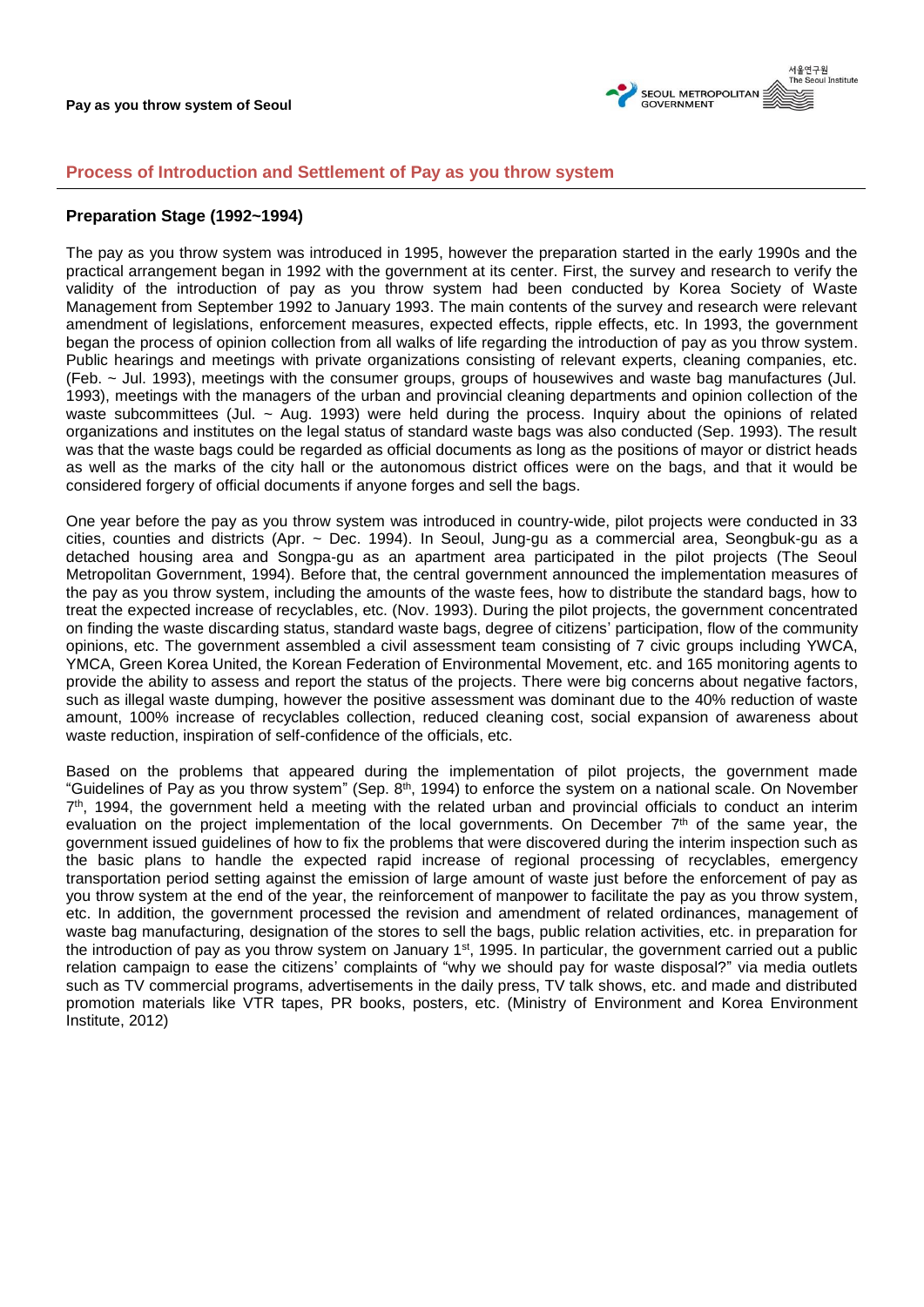

**<Figure 2> Main Projects in the Process of Introducing the Pay as you throw system**

| 1991 | 1992                                                                                                    | 1993                                                                                                                                                                                                                                       | 1994                                                                                                                                                                                                                                                                 | 1995                                                                                           |
|------|---------------------------------------------------------------------------------------------------------|--------------------------------------------------------------------------------------------------------------------------------------------------------------------------------------------------------------------------------------------|----------------------------------------------------------------------------------------------------------------------------------------------------------------------------------------------------------------------------------------------------------------------|------------------------------------------------------------------------------------------------|
|      | <b>I</b> Sep. 1992~Jan. 1993<br>Feasibility Study for the<br>Introduction of Pay as<br>you throw system | <b>I</b> Feb. $\sim$ Aug. 1993<br>Opinion Collection from all<br>walks of life<br>Sep. 1993<br>Confirmation of the Official<br><b>Status of Standard Bags</b><br>  Nov. 1993<br><b>Preparation of Guidelines</b><br>for the pilot projects | $\blacksquare$ Apr. ~ Dec. 1994<br>Pilot Implementation: Jung-<br>gu, Seongbuk-gu and<br>Songpa-gu in Seoul<br>I Monitoring of the pilot<br>projects by the civic<br>assessment team<br><b>Preparation for nationwide</b><br>enforcement<br><b>PR</b> for the nation | Jan. 1st, 1995. $\sim$<br>Enforcement of the Pay as<br>you throw system on a<br>national scale |

## **Introduction Stage (1995)**

The pay as you throw system was implemented nationwide as of January 1<sup>st</sup>, 1995. As a result of the implementation of the system, the previous waste collection fee was replaced with the value of waste bags and the bags could be used in the region that was printed on the bag. General waste was to be placed in bags purchased from the designated stores up to the dotted line and discarded in the front of houses. The recyclables were separated into paper, bottles, cans and plastics and then discarded. The large waste like refrigerators and cabinets were collected after prior notification by phone call to the administrative organizations containing address, name, kind and size of the waste, the confirmation of the visiting officials and the issuance of the bill for disposal fees. In consideration of low-income people, the coal briquette ashes were allowed to be discharged without using the standard bags. For the protected groups under the livelihood protection law and other poor people authorized by the heads of local governments, around 60ℓ of standard bags were provided for free or the purchasing price was reduced (Ministry of Environment, May 1997). In the beginning stage of the system, the citizens seemed to not adapt to the implementation of the volume-rate waste disposal methods. There were many cases where the citizens could not distinguish recyclables from general household waste. Out of selfishness, citizens dumped household trash prior to the enforcement of pay as you throw system. They especially discarded large waste like cabinets, refrigerators, etc. at the same time to intensify the confusion. However, these things happened often only in the early stages, and became stabilized as time went by.

In April 1995, the government had an evaluation meeting 100 days after the implementation of pay as you throw system. During the period, a survey of 1,000 households was conducted and the results showed that the citizens appeared to almost fully adapt to the system in a month after the implementation. 98.6% of the respondents had evaluated that they practiced the system well, and the capacity of the most widely used standard bags was 10ℓ, 5ℓ and 20ℓ in order. The improvement and complement points proposed in the evaluation meeting were strength and convenience of the standard waste bags, application of the system to the wastes in public places, enhancement of convenience for separate collection of recyclables by showing the recycling mark, timely collection of recyclables, prohibition of collection of recyclables that were mixed with the waste, prohibition of excessive packaging of disposable products and preparation of its basis, initiative practice of the system in government organizations, preparation of the criteria for penalty enforcement, establishment and expansion of recycling networks, securing the appropriate price of standard bags, linkage of allotment/deposit for the pay as you throw system, supply and promotion of system related information, etc.

## **Development Stage (After 1996)**

Many things that concerned the government and caused inconvenience to the citizens regarding the implementation of pay as you throw system. However, the system was recognized to have lots of positive effects, including the practical reduction of the amount of waste, facilitation of separate disposal of recyclables and expansion of social awareness on waste reduction from when it began in 1995 through its 20-year anniversary in 2015. In the meantime, the pay as you throw system has been developed and changed continuously.

First, the most troublesome problem in the beginning stage was how to handle the collected recyclables. It was resolved by enacting the producer responsibility regulation in 2003. The recyclables are divided into paper, plastic containers, scrap metal (including cans) and glass bottles. Under the pay as you throw system, the amount of collected recyclables increased but the demand for recyclables was the same. The producer responsibility regulation had been executed using the deposit system for a limited number of items including paper packs, PET bottles, iron cans, glass bottles, etc. However, the system did not work well enough to be of help to increase the demand for manufacturing, because many manufacturers gave up the deposit. Thus, the government decided to convert the deposit system to an expanded producer responsibility scheme, which required the producers to treat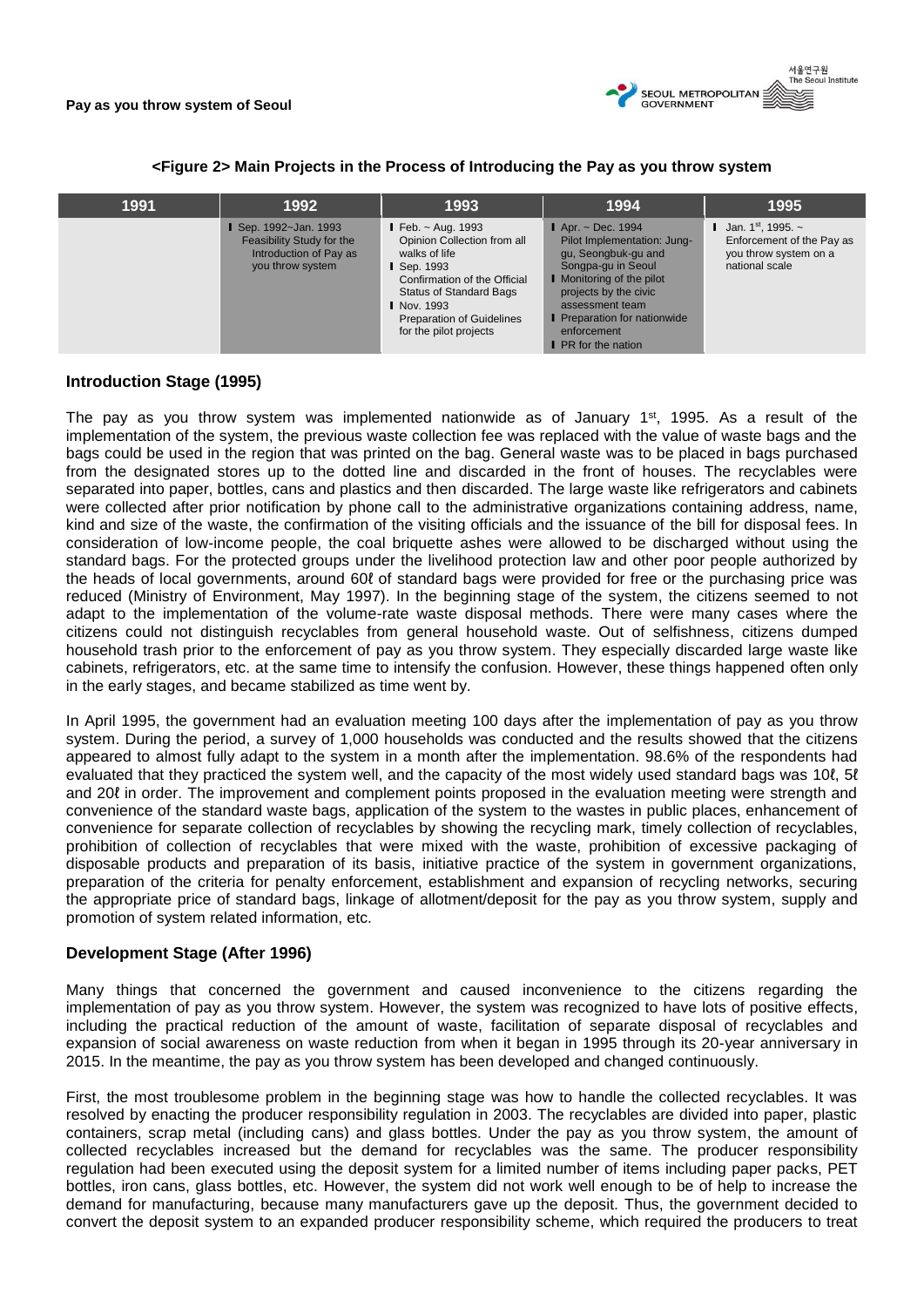

the recyclables. Additionally, the relevant items were greatly expanded to include paper packs, plastic containers, scrap metal (including cans), glass bottles, large sized home appliances, small sized home appliances, fluorescent lamps and batteries. As a result, the supply and demand of recyclables were dramatically improved.

In 1997, the government started to make and provide waste bags exclusively for waste that was difficult for both discarders and collectors to handle. The special waste bags were used to hold broken glasses, small amounts of construction waste, etc. that are sharp and heavy enough to cause physical damage, especially in the process of collection. The special bags were made of tough and easy-to-handle materials (poly propylene) different from those used for the general waste bags.

The standard waste bag, as the core method for implementing the pay as you throw system, was a very convenient tool for measuring the amount of waste in a large city like Seoul, Korea where it is difficult to identify the discarders. But many people pointed out repeatedly that the waste bags were disposable products and became waste after a single use. In order to address the problem, the government recommended selling standard bags for goods transport at large supermarkets (E-mart, Homeplus, Lotte mart, National Agricultural Cooperative Federation or Nonghyup Hanaro Club and Mega Mart). The large supermarkets located in Seoul began to sell the standard bags in 2010. The bag was called the reusable bag, consumers could use it as a standard waste bag, and the price of the reusable bag was same as the standard bag selling at other stores.

The most innovative development was the introduction of the weight-rate waste disposal system to weigh food waste. Many autonomous districts could not apply the principle of pay per disposal system properly in the case of food waste. Most of the districts used the standard boxes for the food waste, and imposed the same fees to all households regardless of the amount of waste. Some districts collected food waste free of charge. There were reasons for their methods. The material of standard bag was polyethylene, which would become foreign material in the process of food waste treatment, lowered the quality of feed or compost made from the food waste, and made the feed or compost consumers reluctant to buy. The districts were confused because they were not sure of the validity of imposing fees for the collection of food waste that could be treated only using the garbage recycling methods, while they were collecting the recyclables free of charge. However, too much food waste was generated, and it was difficult to turn the food waste into recycled resources and to apply the expanded producer responsibility scheme while taking care of the food waste. Thus, the government decided to introduce the weight-rate waste disposal system in order to reduce the amount of food waste. The Seoul Metropolitan Government also enacted the system in 2003 (The Seoul Metropolitan Government, [https://seoulsolution.kr\)](https://seoulsolution.kr/).

The government recommended that the system should operate not on the basis of volume, but on the basis of weight when treating food waste because food waste is heavier than general waste. As a result of this change, it was reported that food waste was reduced by 10~30% (Korea Institute of Industrial Relations and Korea Environment Corporation, Dec. 2013). By using this system, the amount of food waste is recorded by each individual when the food waste is discarded. Based on the recorded information of each individual, the monthly fees are imposed. However, this system is currently only operated in a portion of apartment complexes, because the installation and operation of the weighing system costs a lot and requires space for the installation. For detached houses and restaurants, the standard bags or standard tanks with chip attached are generally used. (Resource Recirculation Bureau of the Ministry of Environment, Nov. 2012)

| <b>Item</b>                        | <b>RFID Weight Method</b>      | <b>Chip Method</b>          | <b>Standard Bag</b>  |
|------------------------------------|--------------------------------|-----------------------------|----------------------|
| Recognition of<br><b>Discarder</b> | Electronic Tag/Electronic Card | ΝA                          | ΝA                   |
| <b>Measuring Unit</b>              | Weight                         | Volume                      | Volume               |
| <b>Storing Container</b>           | <b>Individual Container</b>    | <b>Individual Container</b> | Bag + Base Container |
| Imposition of Fees                 | By Household/Restaurant        | By Household                | By Household         |
| Payment of Fees                    | Deferred Payment               | Advance Payment             | Advance Payment      |
| <b>Waste Reduction</b><br>Effect   | $9 - 31%$                      | 14%                         | 13%                  |

## **<Table 3> Methods and Features of Food Waste Disposal Systems**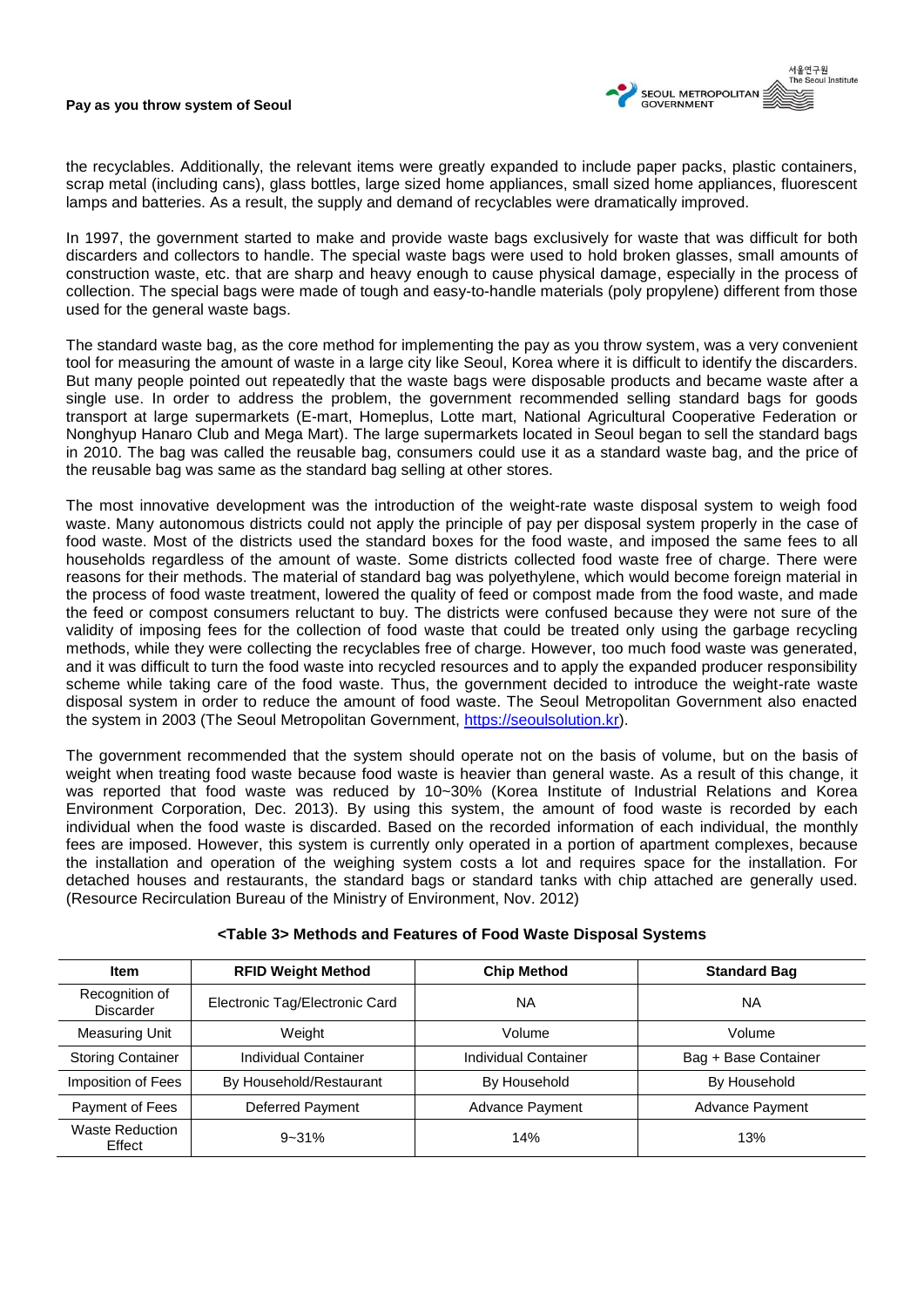

| <b>Item</b> | <b>RFID Weight Method</b>             | <b>Chip Method</b>                                                                                            | <b>Standard Bag</b> |
|-------------|---------------------------------------|---------------------------------------------------------------------------------------------------------------|---------------------|
| Remarks     | <b>RFID based Weighting</b><br>System | <b>TEER</b><br><b>CONTRACTOR</b><br>Airy thingson tittery.com<br>Chip Attached to the<br><b>Standard Tank</b> | Standard Bag        |

Source: Resource Recirculation Bureau of the Ministry of Environment

(Nov. 2012), Korea Institute of Industrial Relations and Korea Environment Corporation (Dec. 2013)

As described above, the meter-rate based waste fee system has been steadily developed. During the process, the government made big efforts to develop the system by implementing periodic status and problem monitoring. It found and evaluated the degree of system settlement, inconvenient factors when discarding the waste, items to improve in the system, things to improve in the related cleaning system and things to improve in the recycling market. In the beginning stage, the government evaluated the achievement of the system every year and held an evaluation meeting in 2005 to look back the achievement of the system over the first 10 years. In 2004, it started to investigate the results of standard bag sales by the local government, waste treatment facilities, how to secure the financial resources for cleaning, response performance against illegal waste dumping, etc. and to issue the results of the investigation as a government report. The guidelines for the waste disposal system established in the early stage have been amended many times in 1997, 2001, 2003, 2006, 2008, 2009, 2010 and 2012.

## **<Figure 3> Sourcebook Regarding the Achievement Monitoring of Waste Disposal System and Improvement of the Implementation Methods**

| Report on the 10Year | <b>SINUA</b><br>00003-010-3<br>$-0.09193 -$     | Guidelines for the Pay as you<br>throw system |
|----------------------|-------------------------------------------------|-----------------------------------------------|
| Achievement          | Annual Report on the Pay as you<br>throw system |                                               |
| 2005.10              | 2013. HL                                        | 2012 11                                       |
|                      |                                                 |                                               |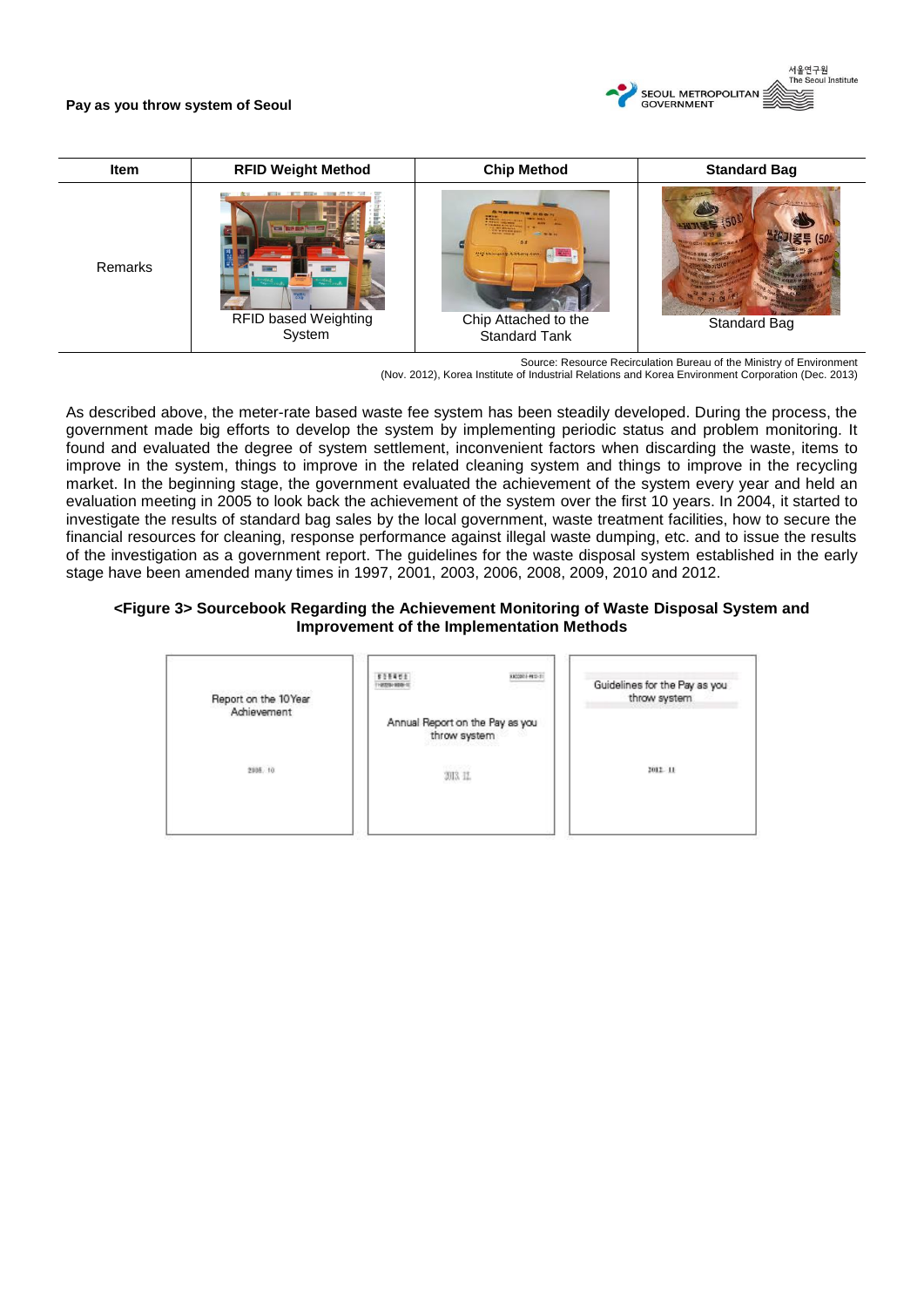서울연구원<br>The Seoul Institute SEOUL METROPOLITAN GOVERNMENT

## **Effects of Introduction of Pay as you throw system**

## **Acceleration of Waste Reduction**

 $\overline{a}$ 

According to the statistics of Seoul, in 1995 when the pay as you throw system was implemented, the amount of waste was reduced by 8% compared with the previous year and 11% in 1996 compared with two years before. In the beginning stage of the system, large waste was discarded in large quantities because it was free at that time. Therefore, the amount of waste discharged in the  $2<sup>nd</sup>$  year, 1996, can be assumed to be more accurate. So the actual percent of waste reduction was about 11%, which equaled an amount of about 1,712 tons per day. The average capacity of the 4 incineration facilities in Seoul is 700 tons per day<sup>3</sup>. In other words, the amount of waste reduced was equal to the capacity of 2~3 incineration facilities.

Of course, there were different arguments for the reduced wastes. According to an opinion, other factors besides the pay as you throw system such as the rapidly reduced use of coal briquettes and the regulatory policy on disposable items and product packaging affected waste reduction (Yong-seon Oh, 2006). On the contrary, another study showed that even when the other factors are considered, it was the waste disposal system that clearly brought about the reduction in waste (Kwang-ho Jeong et al, 2007). The controversial evaluations above were not on the waste reduction itself, but on the size of the system's effect. The citizens became more sensitive to exaggerated packaging when choosing products, took only the products, leaving the packing materials, and requested to return the packing materials of delivered products. These reactions of the consumers influenced manufactures and were reflected in product design. After the introduction of pay as you throw system, it was obvious that there were changes in the consumption pattern and those changes were admitted by all.

| <b>Classification</b>        | 1994<br>(Preparation) | 1995<br>(Enforcement) | 1996<br>(2 <sup>nd</sup> Year) |
|------------------------------|-----------------------|-----------------------|--------------------------------|
| Generation Amount (tons/day) | 15,397                | 14,102                | 13,685                         |
| Generation Amount (kg/day)   | 1.43                  | 1.33                  | 1.31                           |

#### **<Table 4> Change of Waste Amount before and after the Enforcement of Pay as you throw system**

## **Facilitated Separation of Recyclables and Early Adaptation of Waste Separation**

The outstanding results of the pay as you throw system included the facilitated separation of recyclables and early adaptation of waste separation habit in a short period of time. The amount of recyclables increased by 881 tons per day in 1996 compared to 1994. The proportion of recycled waste of the total amount of processed waste was 20.5% in 1994, 29.3% in 1995 (enforcement of the system) and 29.5% in 1996, showing a rapid increase of 9% in 1996 (2<sup>nd</sup> year) compared with that in 1994. There were different evaluations of the waste reduction effects, but everyone agreed on the adaptation of separate disposal of recyclables. The facilitated separation of recyclables led to the reduced demand for the waste treatment facilities. Because the average capacity of the incineration facilities in Seoul was 700 tons per day, the separation of recyclables contributed to the reduction of 1.3 incineration facilities worth of waste.

## **<Table 5> Change of Recycled Waste Amount before and after the Enforcement of Pay as you throw system**

| <b>Classification</b>         | 1993<br>(Fixed Ratio) | 1994<br>(Preparation) | 1995<br>(Enforcement) | 1996<br>(2 <sup>nd</sup> Year) |
|-------------------------------|-----------------------|-----------------------|-----------------------|--------------------------------|
| Waste Amount (tons/day)       | 16.021                | 15.397                | 14.102                | 13,685                         |
| Recycled Amount<br>(tons/day) | 2,940                 | 3,156                 | 4,131                 | 4.037                          |
| Recycling Rate (%)            | 18.4                  | 20.5                  | 29.3                  | 29.5                           |

<sup>&</sup>lt;sup>3</sup> Yangchoen Facility: 400 tons/day, Nowon Facility: 800 tons/day, Gangnam Facility: 900 tons/day and Mapo Facility: 750 tons/day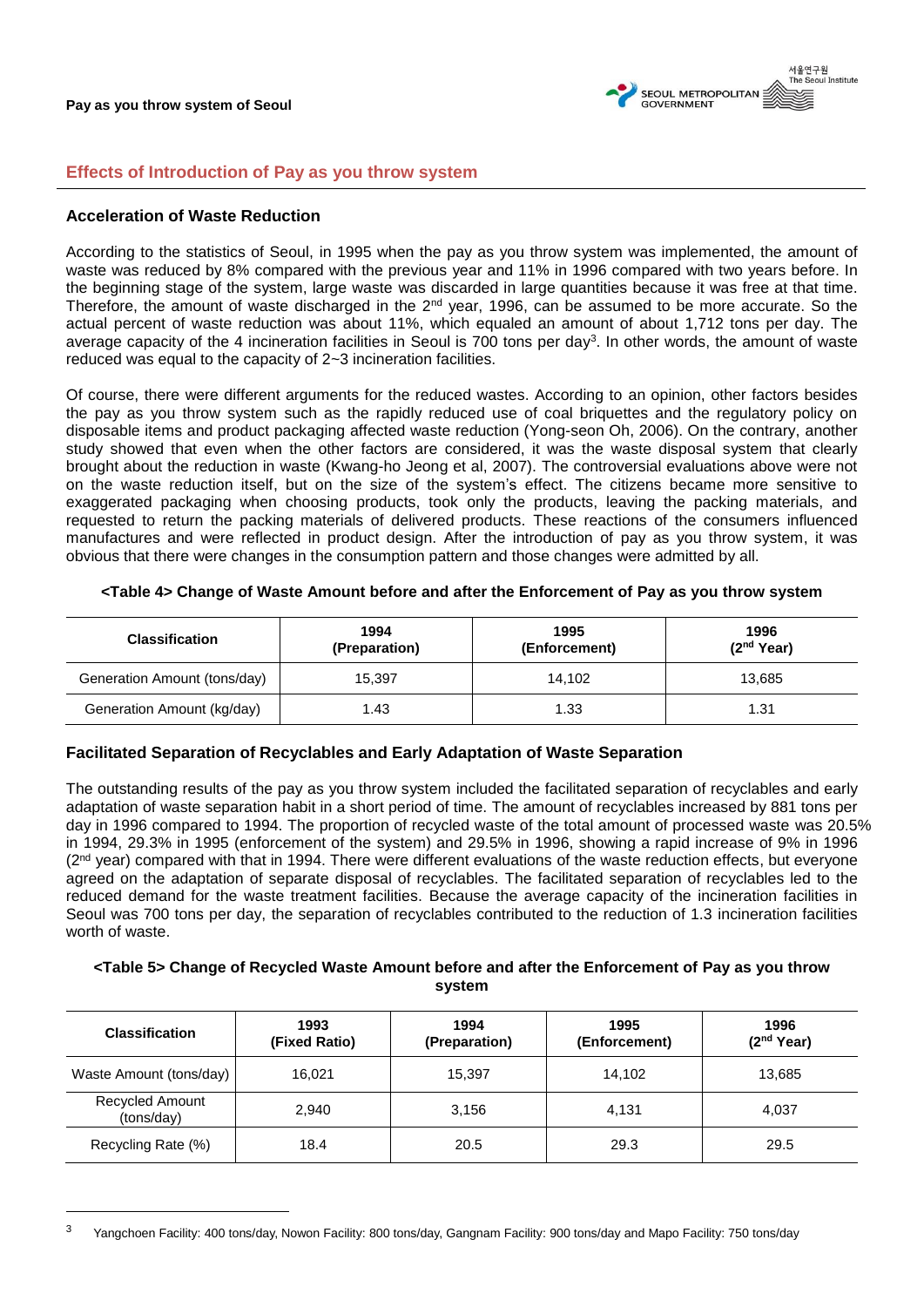

## **Securing the Waste Management Expenses with Fees**

The financial independence rate (appropriation scale by the income from fees, etc. compared to the expenses for waste management) in 1991 was just 9%, meaning that the expense burden of the waste discarders was very low (The Seoul Metropolitan Government, 1992). It is for this reason that the pay as you throw system was introduced. With the pay as you throw system, the fees paid by the waste discarders increased from KRW 119.9 billion in 1993 to KRW 153.6 billion in 1995 (growth rate: 28%), and there was a more desirable aspect. The total income from the fees got bigger without increasing the burden per household while maintaining fairness in charging the burden of fees. In other words, the monthly fee per household before the introduction of the pay as you throw system was KRW 2,102, and KRW 2,288 after the system introduction, showing little difference except that the waste discarding sources who were paying the waste fees were expanded from 1,690 thousand households to 2,970 thousand households. In conclusion, the introduction of pay as you throw system was effective in improving the unreasonable fee structure and increasing the fee income.<sup>4</sup>

## **<Table 6> Change of Waste Fees according to the Enforcement of Pay as you throw system**

| <b>Classification</b> | 1993<br>(Fixed Ratio) | 1995<br>(Enforcement) | 1995/1993 |
|-----------------------|-----------------------|-----------------------|-----------|
| Fee Income (KRW Mil.) | 119,912               | 153,638               | 1.28      |

## **Creation of Economic Benefit**

In 2005, the government evaluated the 10-year performance of pay as you throw system that was introduced in 1995. According to the evaluation, 1 ton of waste reduction created a benefit of KRW 144,071 and 1 ton of waste recycling created a benefit of KRW 18,901. The benefits of waste reduction came from the reduced cost for waste collection and transportation, installation of treatment facilities and operation of such facilities. The benefits of recycled waste were the values earned after deducting the cost for collection and transportation, sorting, processing, etc. from the total value of the recyclable items (Korea Institute of Industrial Relations and Korea Environment Corporation, Dec. 2013). In the case of Seoul, it seemed that the cost for waste collection, transportation and processing was reduced by KRW 90 billion and the recycling created KRW 6.1 billion of economic benefits, KRW 96.1 billion in total per year if the government evaluations above were applied to the performance of pay as you throw system in Seoul.

## **<Table 7> Change of Fees According to the Enforcement of Pay as you throw system**

| <b>Classification</b>   | Increase/Decrease Amount<br>(1996-1994, ton/year) | <b>Benefit per Unit</b><br>(KRW/ton) | <b>Scale of Benefit</b><br>(KRW Bil./year) |
|-------------------------|---------------------------------------------------|--------------------------------------|--------------------------------------------|
| Reduction               | -624.880                                          | 144.071                              | 90                                         |
| <b>Recycling Amount</b> | +321.565                                          | 18.901                               | 6.1                                        |
| <b>Total Benefits</b>   | $\overline{\phantom{0}}$                          |                                      | 96.1                                       |

Before the volume rate waste disposal system was introduced, the waste fee was imposed based on the scale of houses and the amount of property taxes. Therefore, the fees were the same regardless of the number of households in a building or housing.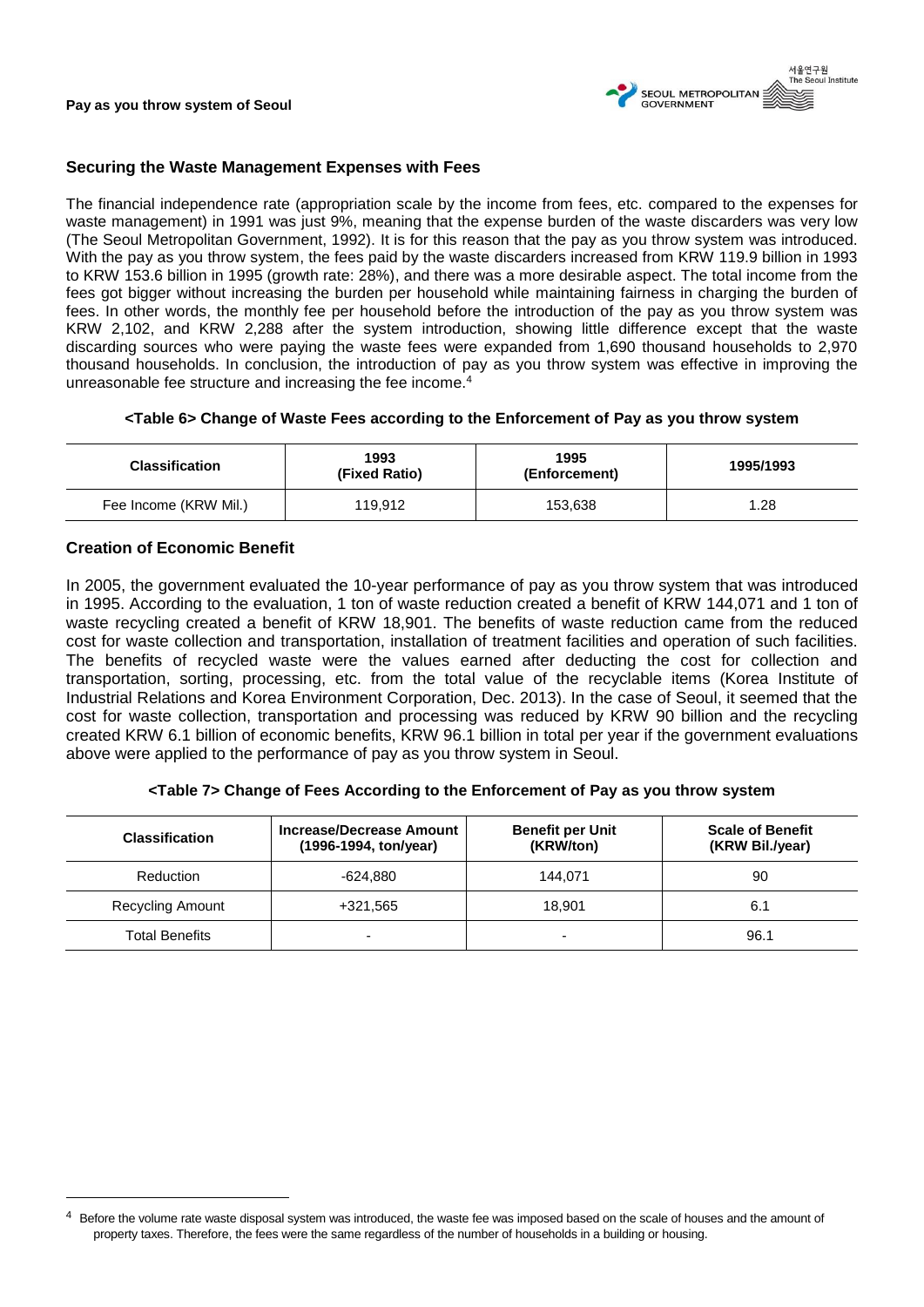

# **Meaningful Experience of Seoul**

## **Thorough Preparations**

The volume-rate waste fee collection system is inconvenient to citizens as the waste discarders. Even the experts opposed the introduction of the system, saying that foreign countries hesitated its introduction out of concern for possible illegal waste dumping. In Korea, the introduction of pay as you throw system was made with the support of the government, cities and some scholars fearing the difficulties in securing the waste treatment facilities, not with the support of the majority of people. To cope with this negative atmosphere, it was necessary to remove the institutional obstacles in advance, to create an amicable social atmosphere for the system, to find the effects and the problems through implementing pilot projects and to persuade the people of the benefits. In particular, it was imperative to find the system implementation methods suitable to each city in during preparation stage. In the case of Seoul, it was not easy to identify the waste discarders because there were many high-rise buildings such as apartments and shopping centers and the city space was small and narrow. That was the reason why Seoul took the standard waste bag as the method to measure the amount of waste. However, it was desirable to use baskets only for the waste in regions with many detached houses and developed roads because it was possible to prevent the waste of disposable standard bags and illegal dumping by making an agreement with all dischargers on the size of waste baskets and to reduce the waste collection cost by introducing the automated basket loading vehicle system.

## **Cooperation with the Civil Society**

The civil society in the environmental field played a large role in adapting the pay as you throw system in Korea. When the system introduction was in the middle of discussion, the civil society did not have a favorable opinion of the system. It expressed concerns about illegal waste dumping to avoid paying the waste fees and signs of uneasiness about the intention of government to shift the responsibilities for waste reduction and waste recycling to the people. However, the society started to see the positive sides of the system after participating in the site monitoring activities and ensuring the citizens' active participation during the periods of pilot project and the 1<sup>st</sup> year of project implementation.

The civil society has taken part in the evaluations for the pilot project and the first, second and tenth years of the system implementation persistently. Even now it is involved in the process of assessment for the implementation of the food waste disposal system. The positive evaluation from the civil society has contributed greatly to the change of the attitude of the mass media and the national consciousness.

# **Securing the Disposal Paths for the Increased Amount of Recyclables**

The separate discarding of recyclables free of charge was implemented in a short time. How to process the collected recyclables became the task of the government. The biggest headache was how to handle plastic containers (PE, PP, PS and PVC materials) other than PET containers. While they were designated as recyclables, there were not enough infrastructures equipped to treat plastic products. In addition, the producers were not responsible for the treatment of waste plastics because the waste charges<sup>5</sup> were imposed on most of the plastic containers. The issue was solved in 2003 when theE government gave financial support to help the plastic recycling operators install and operate the relevant facilities, made the public sectors purchase recycled plastic products preferentially, and to impose the obligation to collect and process recyclables which had weak treatment basis in the market (including the plastic containers) to the manufacturers (Extended Producer Responsibilities Scheme).

With the introduction of pay as you throw system, an unplanned recycling item was added. Because of the serious bad smell from the landfills, lots of complaints were raised one year after the system's introduction. The same complaints were made about the roads to the waste treatment facilities. The cause of the problems was food waste. The large amounts of papers acted as buffers in standard bags, absorbing the leachate and blocking the smell of the food waste to some degree, but the papers were classified as one of the recyclable items. The main cause of the bad smell was the fact that papers were no longer discarded with general waste<sup>6</sup>. The problem was resolved by collecting the food waste separately and changing the treatment system on a large scale. Landfill of all food waste

 $5$  A system to impose the cost for treatment (incineration or landfill) of the items with no recycling infrastructure on the manufacturers<br> $\frac{6}{10}$ . The feed wester expected we EQ 60% of the beyophold wester and ground

The food waste content was 50~60% of the household wastes and around 30% of the city waste. The food waste in Korea generate the leachate and bad smell because there are lots of fermented products and surplus produce that are discarded in the process of preparation of food materials.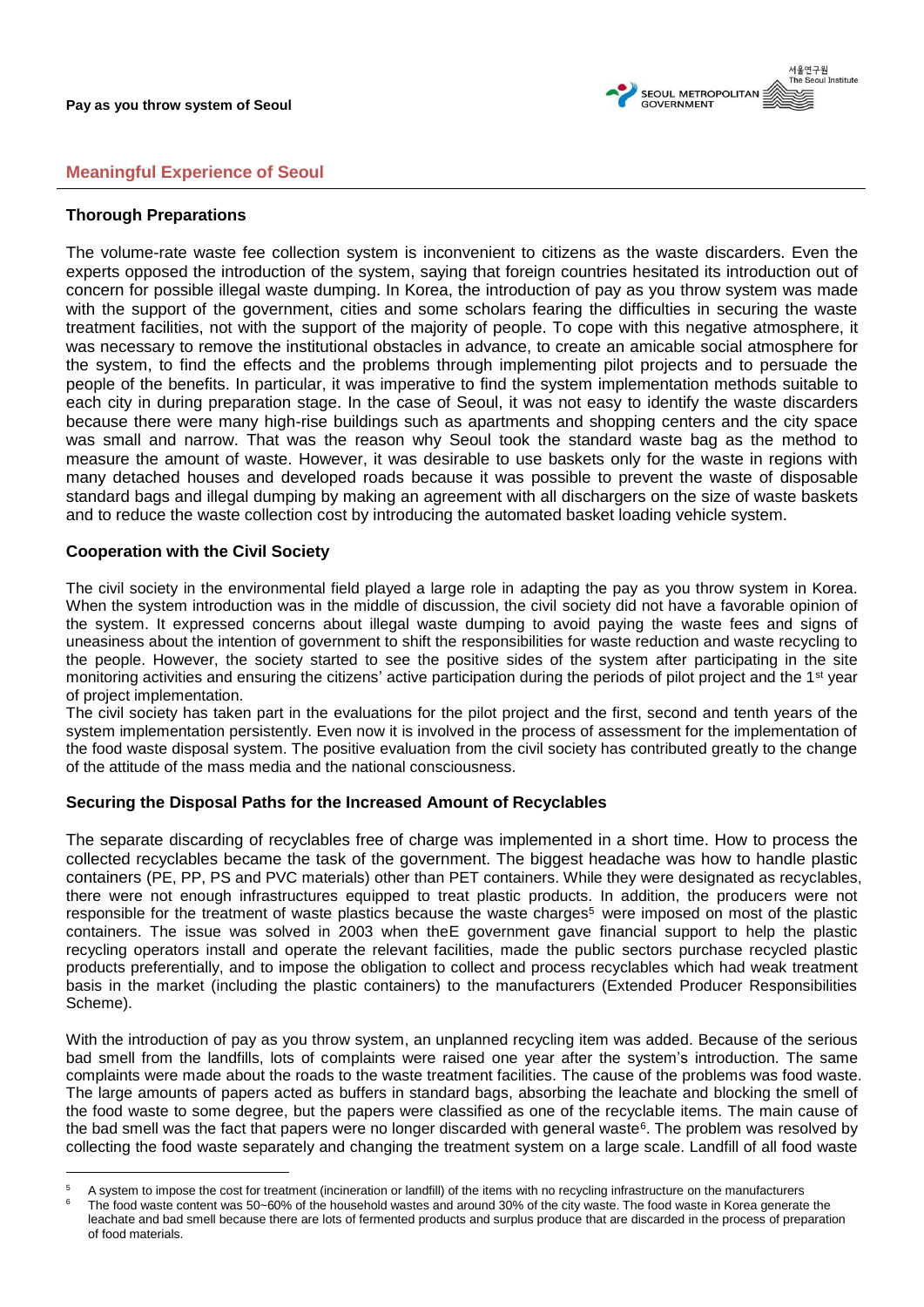

was prohibited from 2005. The government started the construction of food waste treatment facilities in 1998. Seoul has 5 public facilities to treat food waste in five places now. The remaining food waste is processed using private facilities.

## **Prevention of Illegal Acts**

When reviewing the system introduction, the most concerning side effect was illegal waste dumping to avoid paying fees. Actually, many people dumped household or business side trashes in public street wastebaskets or in secluded spots or desolate places and discarded the waste without using standard waste bags. In order to prevent illegal waste dumping, reflectors were installed and places used for illegal dumping were changed into flower gardens. Some districts removed the wastebaskets on downtown streets. The illegal dumping was reduced a lot, but not eliminated though. In the meantime, the systems to impose penalties for committing illegal acts and to supply standard bags to the low-income class free of charge were prepared.

#### **<Figure 4> Cases of Illegal Dumping and Corresponding Measures**





Creation of Flower Beds [\(http://dong.jungnang.seoul.kr\)](http://dong.jungnang.seoul.kr/) Installation of Reflectors [\(http://www.cpdc.re.kr\)](http://www.cpdc.re.kr/)



Illegal Waste Dumping in Suburbs [\(http://waste21.or.kr\)](http://waste21.or.kr/) Disposal Using Non-standard Bags (http://waste21.or.kr)



## **Revision of Legislation**

The enforcement basis of pay as you throw system is the waste management act. The detailed implementation methods are authorized to the local governments by their ordinances. The waste management act also deals with the penalties for illegal dumping to avoid the fees.

Each district covers the specific regulations on how to enforce the system in its own ordinance. It regulates the kinds of waste under the application of the pay as you throw system, discharging methods, fees, kinds/colors/materials of the standard bags, supervision of standard bag manufacturing and safe management, designation of the stores to sell standard bags, guidelines for standard bag sellers, criteria on the cancellation appointment of standard bag sellers, etc.

The size, material, strength and kind are determined based on the Korean Standard on Plastic Products. All specifications of standard bags are subject to the standard and standard bags made against the standard cannot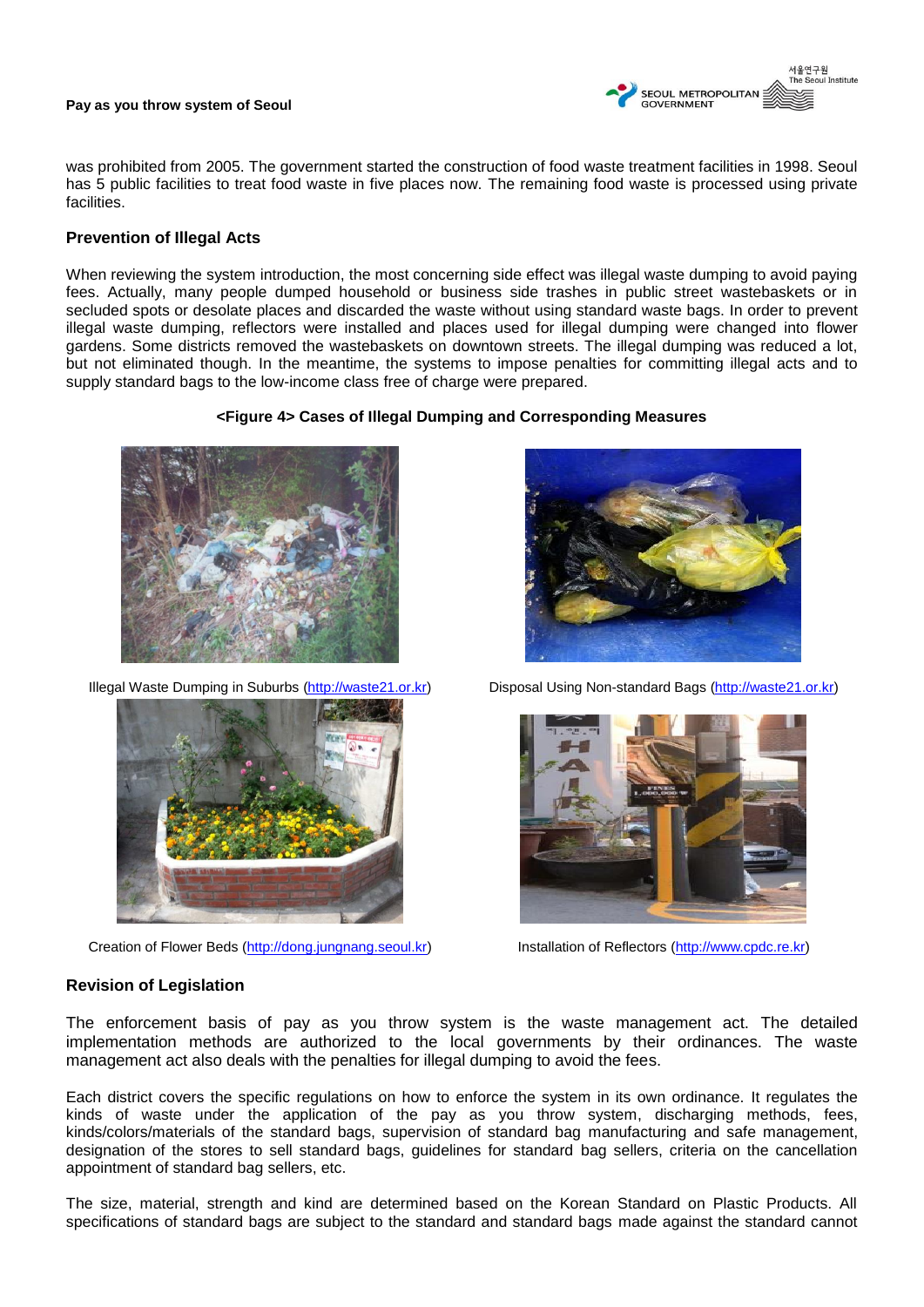

pass the inspection. To prevent the counterfeiting of bags, the seals for printing on the surface of standard bags were kept by the autonomous districts and handed over to the manufacturers only when they produced standard bags. In the case that a person makes and distributes counterfeit bags, the person would be punished according to the regulation on the fabrication of official documents under criminal law.

## **<Table 8> Legal Systems Related to the Enforcement of Pay as you throw system of Seoul**

| <b>Classification</b>                                               | <b>Description</b>                                                                                                                                                                                                                                                                                                                                                                                                                                  |
|---------------------------------------------------------------------|-----------------------------------------------------------------------------------------------------------------------------------------------------------------------------------------------------------------------------------------------------------------------------------------------------------------------------------------------------------------------------------------------------------------------------------------------------|
| Waste Management Act                                                | Recommendation on the Enforcement of Pay as you throw system<br>٠<br>Legislation of Ordinances Related to the Enforcement of Pay as you throw system<br>Prohibition of Illegal Dumping and Imposition of Penalties on Illegal Dumping<br>Revision of the Regulations Related to the Autonomous Districts: Ordinance and Regulations,<br>Guidelines for the Enforcement of Pay as you throw system, Guidelines for Discarding Food<br>Waste and Fees |
| Ordinance on the Waste<br>Management of the<br>Autonomous Districts | Contents: Waste Subject to the Pay as you throw system, How to Discard the Waste, Fees,<br>Kind/Color/Material of the Standard Bags, Supervision of Standard Bag Manufacturing and Safe<br>Management and Designation of the Stores to Sell the Standard Bags                                                                                                                                                                                       |
| Korea Standard on<br><b>Plastic Products</b>                        | Kinds: Standard Bags in PE Material, Standard Bags in LLDPE material and Standard Bags<br>Containing Calcium Carbonate<br>9 Kinds of Standard Bags in Generation and Disintegration Natures                                                                                                                                                                                                                                                         |
| Reports on the<br>Performance                                       | Contents: Enforcement Status, Status of Standard Bag Manufacturing and Sales, Waste<br>٠<br>Collection Method and Collection Cycles, Financial Independence Rate in Cleaning and Rate of<br>Burden, Discharge of Large Waste and Collection of Disposable Vinyl Bags, Illegal Dumping<br>Regulation Performance, etc.                                                                                                                               |
| Criminal Law                                                        | Manufacturing and distribution of counterfeit standard bags correspond to the fabrication of the<br>official documents                                                                                                                                                                                                                                                                                                                              |